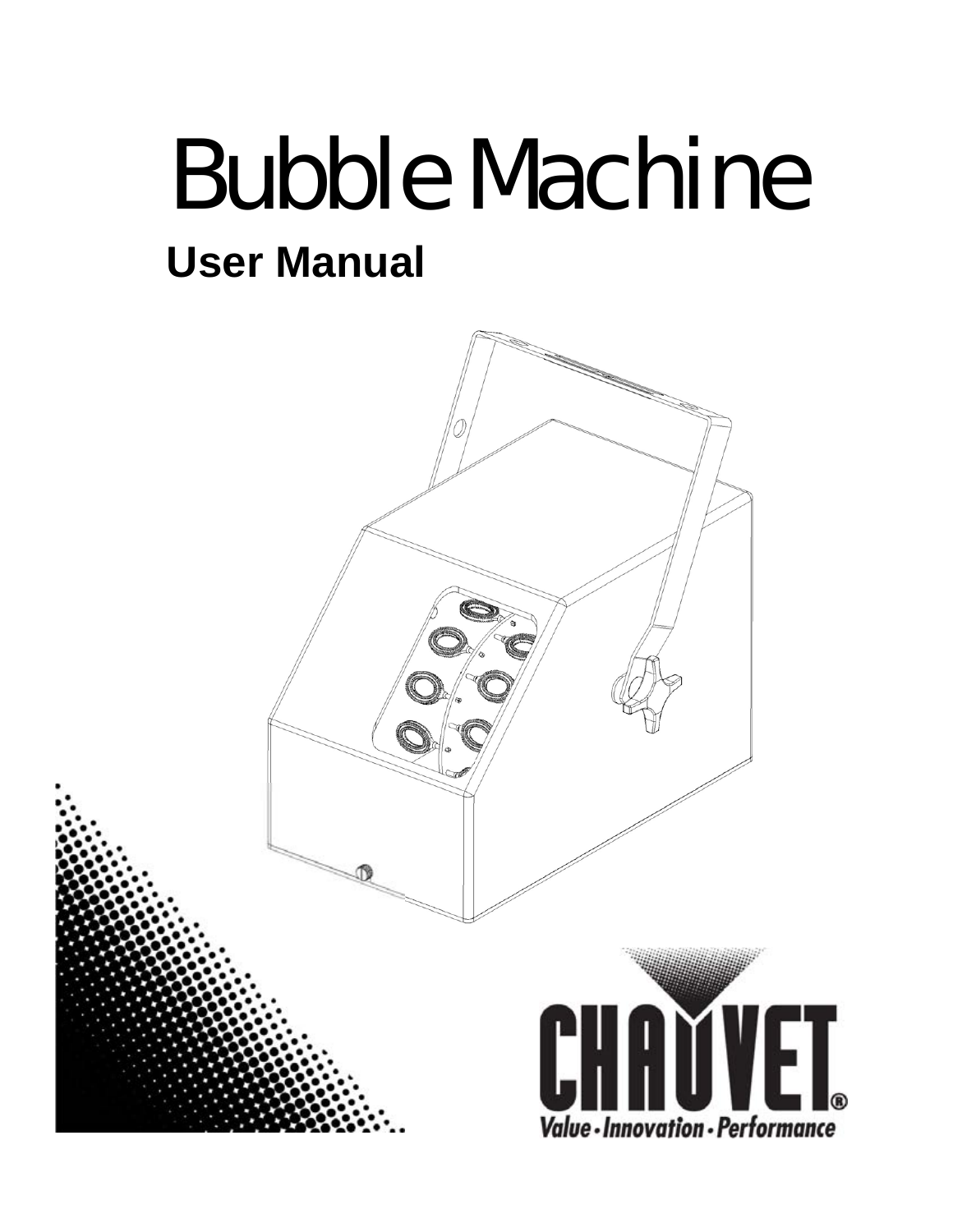### **TABLE OF CONTENTS**

| 3  |
|----|
|    |
|    |
|    |
|    |
|    |
|    |
|    |
|    |
|    |
|    |
|    |
|    |
|    |
|    |
|    |
|    |
|    |
|    |
|    |
|    |
|    |
|    |
|    |
|    |
| 11 |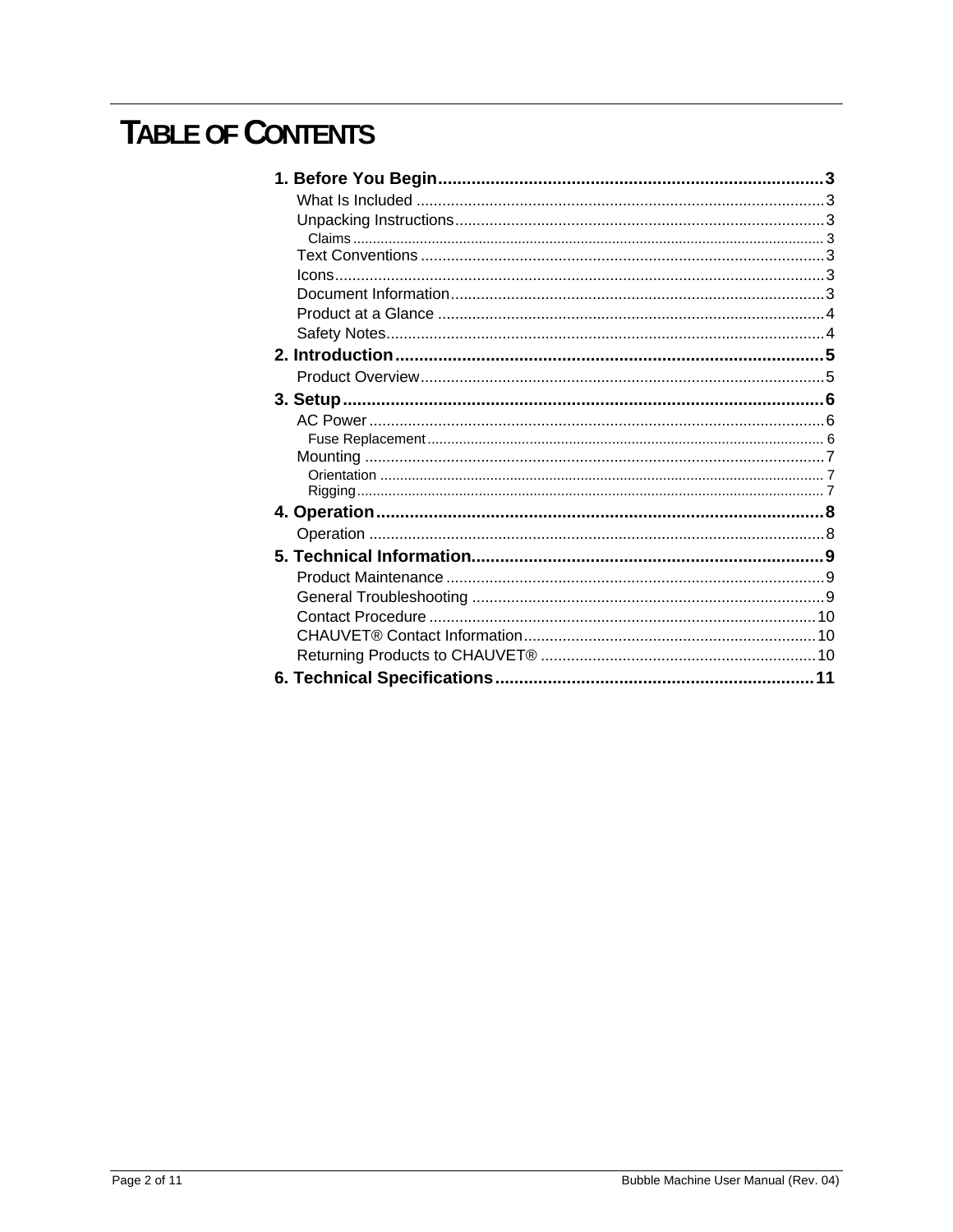### **1. BEFORE YOU BEGIN**

- What Is 1 x Bubble Machine
- **Included** 1 x Power Cord
- 1 x Warranty Card
- 1 x User Manual

# **Instructions**

Unpacking Immediately upon receipt, carefully unpack the product and check the container to make sure you have received all the parts indicated above in good condition.

**Claims** If the container or the material inside the container (the product and included accessories) appear damaged from shipping, or show signs of mishandling, notify the carrier immediately, not CHAUVET®, upon receipt. Failure to do so in a timely manner may invalidate your claim with the carrier. In addition, keep the container and all the packing material for inspection.

> For other issues such as missing components or parts, damage not related to shipping, or concealed damage, file a claim with CHAUVET® within seven (7) days of receiving the merchandise.

| Text               | <b>Convention</b>      | <b>Meaning</b>                                                                                                                                                                                                                                               |  |  |  |
|--------------------|------------------------|--------------------------------------------------------------------------------------------------------------------------------------------------------------------------------------------------------------------------------------------------------------|--|--|--|
| <b>Conventions</b> | $1 - 512$              | A range of values                                                                                                                                                                                                                                            |  |  |  |
|                    | 50/60                  | A set of values of which only one can be chosen                                                                                                                                                                                                              |  |  |  |
|                    | <b>Settings</b>        | A menu option not to be modified                                                                                                                                                                                                                             |  |  |  |
|                    | <b>Menu</b> > Settings | A sequence of menu options to be followed                                                                                                                                                                                                                    |  |  |  |
|                    | <enter></enter>        | A key to be pressed on the product's control panel                                                                                                                                                                                                           |  |  |  |
|                    | ON                     | A value to be entered or selected                                                                                                                                                                                                                            |  |  |  |
| <b>Icons</b>       | <b>Icon</b>            | Meaning                                                                                                                                                                                                                                                      |  |  |  |
|                    |                        | This paragraph contains critical installation, configuration, or<br>operation information. Failure to comply with this information may<br>render the product partially or completely inoperative, cause<br>damage to the product, or cause harm to the user. |  |  |  |
|                    |                        | This paragraph contains important installation or configuration<br>information. Failure to comply with this information may prevent<br>the product from functioning correctly.                                                                               |  |  |  |
|                    |                        | This paragraph reminds you of useful, although not critical,<br>information.                                                                                                                                                                                 |  |  |  |

**Document** The information and specifications contained in this document are subject to change **Information** omissions that may appear in this manual. CHAUVET® reserves the right to update the without notice. CHAUVET<sup>®</sup> assumes no responsibility or liability for any errors or existing document or to create a new document to correct any errors or omissions.

You can download the latest version of this document from www.chauvetlighting.com.

#### **© Copyright 2011 CHAUVET®. All rights reserved**

Electronically published by CHAUVET® in the United States of America

| Author     | Date    | Editor             | <b>Date</b> |
|------------|---------|--------------------|-------------|
| Diaz<br>н. | 0/06/11 | Pillow<br>D.<br>D. | 10/28/11    |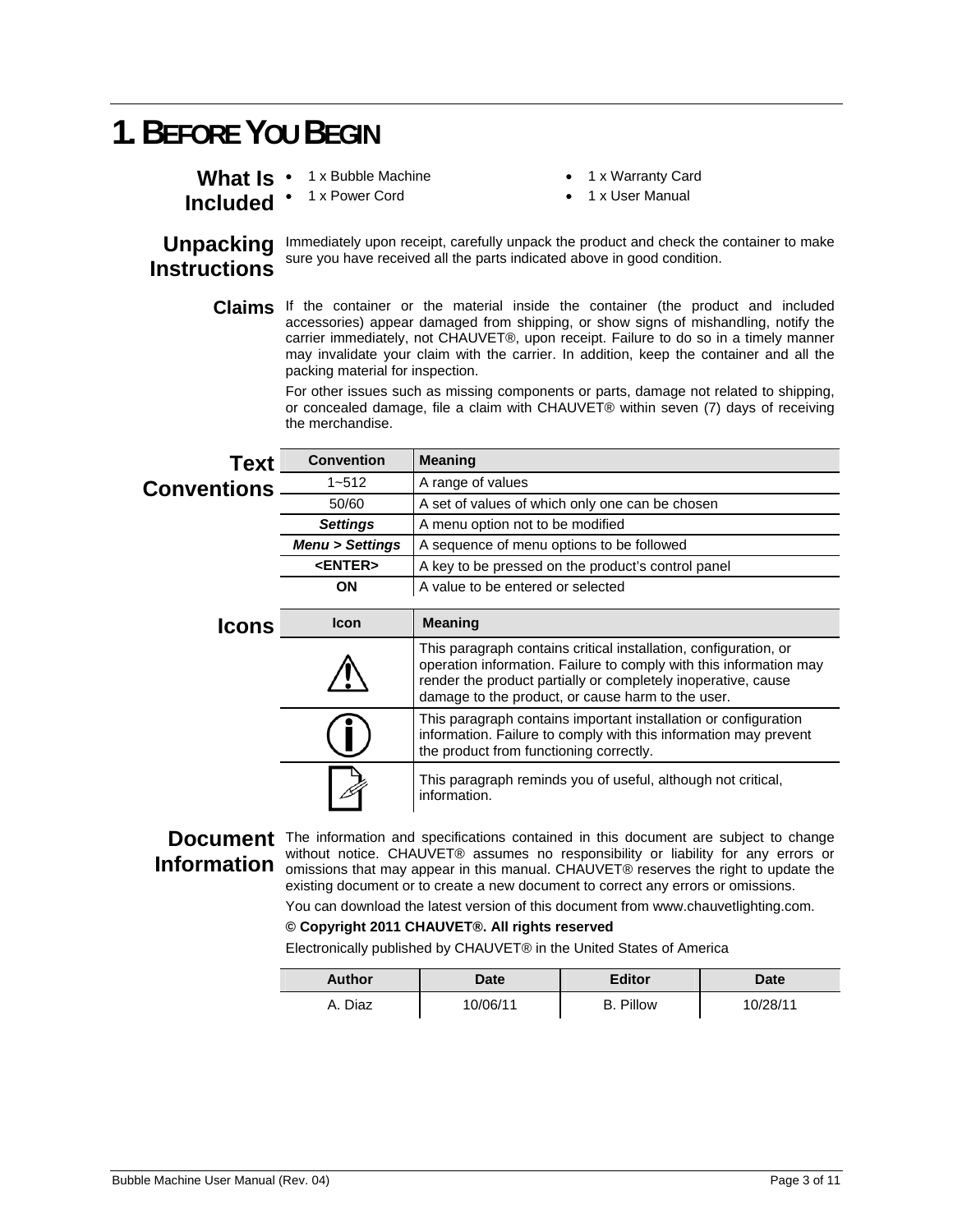| <b>Product at a Use on Dimmer</b> |                                                                                                                                                                                                                                                                                                                                                                                                                                                                                                                                                                                                                                                                                                                                                                                                                                                                                                                                                                                                                                                                                                                                                                                                                                                                                                                                                                            | $\infty$                  | Auto Programs                                                                                                                                                                   |              |
|-----------------------------------|----------------------------------------------------------------------------------------------------------------------------------------------------------------------------------------------------------------------------------------------------------------------------------------------------------------------------------------------------------------------------------------------------------------------------------------------------------------------------------------------------------------------------------------------------------------------------------------------------------------------------------------------------------------------------------------------------------------------------------------------------------------------------------------------------------------------------------------------------------------------------------------------------------------------------------------------------------------------------------------------------------------------------------------------------------------------------------------------------------------------------------------------------------------------------------------------------------------------------------------------------------------------------------------------------------------------------------------------------------------------------|---------------------------|---------------------------------------------------------------------------------------------------------------------------------------------------------------------------------|--------------|
|                                   | Glance Outdoor Use                                                                                                                                                                                                                                                                                                                                                                                                                                                                                                                                                                                                                                                                                                                                                                                                                                                                                                                                                                                                                                                                                                                                                                                                                                                                                                                                                         | $\pmb{\circlearrowright}$ | Fixed voltage (120 V or 230 V)                                                                                                                                                  |              |
|                                   | Sound Activated                                                                                                                                                                                                                                                                                                                                                                                                                                                                                                                                                                                                                                                                                                                                                                                                                                                                                                                                                                                                                                                                                                                                                                                                                                                                                                                                                            | $\mathsf{\Omega}$         | Replaceable Fuse                                                                                                                                                                |              |
|                                   | DMX                                                                                                                                                                                                                                                                                                                                                                                                                                                                                                                                                                                                                                                                                                                                                                                                                                                                                                                                                                                                                                                                                                                                                                                                                                                                                                                                                                        | $\mathsf{\Omega}$         | <b>User Serviceable</b>                                                                                                                                                         | $\mathcal O$ |
|                                   | Master/Slave                                                                                                                                                                                                                                                                                                                                                                                                                                                                                                                                                                                                                                                                                                                                                                                                                                                                                                                                                                                                                                                                                                                                                                                                                                                                                                                                                               | $\mathsf{\Omega}$         | Duty Cycle                                                                                                                                                                      |              |
| <b>Safety Notes</b>               |                                                                                                                                                                                                                                                                                                                                                                                                                                                                                                                                                                                                                                                                                                                                                                                                                                                                                                                                                                                                                                                                                                                                                                                                                                                                                                                                                                            |                           | Please read the following Safety Notes carefully before working with the product. The<br>Notes include important safety information about installation, usage, and maintenance. |              |
|                                   | Always connect the product to a grounded circuit to avoid the risk of electrocution.<br>$\bullet$<br>Always disconnect the product from the power source before cleaning or replacing<br>$\bullet$<br>the fuse.<br>Make sure the power cord is not crimped or damaged.<br>Never disconnect the product from power cord by pulling or tugging on the cord.<br>If mounting the product overhead, always secure to a fastening device using a<br>safety cable.<br>Make sure there are no flammable materials close to the product when operating.                                                                                                                                                                                                                                                                                                                                                                                                                                                                                                                                                                                                                                                                                                                                                                                                                             |                           |                                                                                                                                                                                 |              |
|                                   | Always make sure that the voltage of the outlet to which you are connecting the<br>$\bullet$<br>product is within the range stated on the decal or rear panel of the product.<br>The product is for indoor use only! (IP20) To prevent risk of fire or shock, do not<br>$\bullet$<br>expose the product to rain or moisture.<br>Always install the product in a location with adequate ventilation, at least 20 in (50<br>$\bullet$<br>cm) from adjacent surfaces.<br>Be sure that no ventilation slots on the product's housing are blocked.<br>$\bullet$<br>Never connect the product to a dimmer.<br>$\bullet$<br>Make sure to replace the fuse with another of the same type and rating.<br>Never carry the product from the power cord or any moving part. Always use the<br>hanging/mounting bracket or the handles.<br>The maximum ambient temperature is 104° F (40° C). Do not operate the product at<br>$\bullet$<br>higher temperatures.<br>Do not leave unused fluid in the reservoir for an extended period. The fluid<br>may thicken in the reservoir.<br>In the event of a serious operating problem, stop using the product immediately.<br>$\bullet$<br>Never try to repair the product. Repairs carried out by unskilled people can lead to<br>$\bullet$<br>damage or malfunction. Please contact the nearest authorized technical assistance<br>center. |                           |                                                                                                                                                                                 |              |
|                                   |                                                                                                                                                                                                                                                                                                                                                                                                                                                                                                                                                                                                                                                                                                                                                                                                                                                                                                                                                                                                                                                                                                                                                                                                                                                                                                                                                                            |                           | Keep this User Manual for future consultation. If you sell the product to another                                                                                               |              |
|                                   | user, be sure that they also receive this document.                                                                                                                                                                                                                                                                                                                                                                                                                                                                                                                                                                                                                                                                                                                                                                                                                                                                                                                                                                                                                                                                                                                                                                                                                                                                                                                        |                           |                                                                                                                                                                                 |              |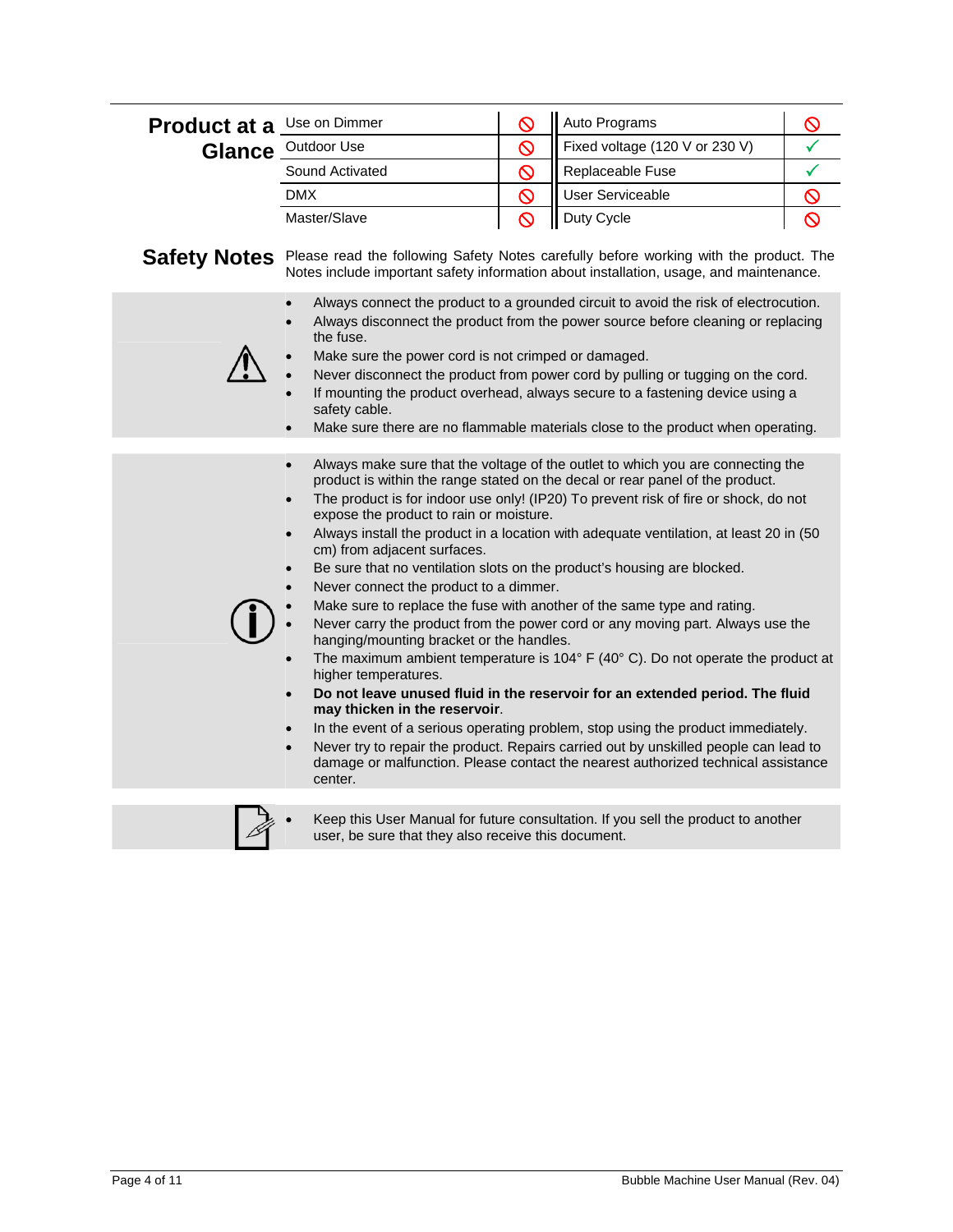### **2. INTRODUCTION**

### **Product Overview**

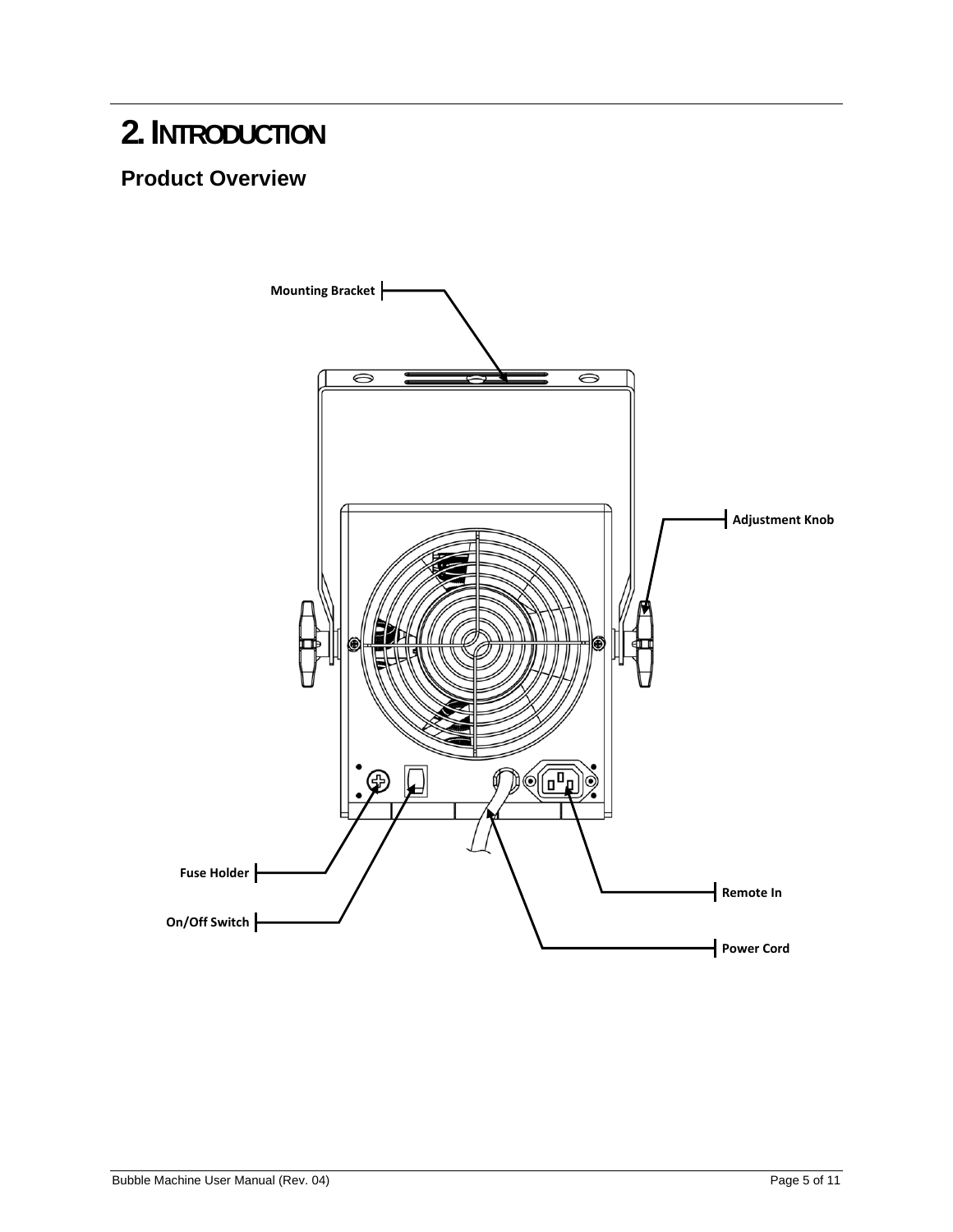### **3. SETUP**

#### AC Power The Bubble Machine has a fixed voltage power supply and can work with an input voltage of either 120 V, 60 Hz or 230 V, 50 Hz, depending on the specific model.

To determine the product's power requirements (circuit breaker, power outlet, and wiring), use the current value listed on the label affixed to the product's back panel, or refer to the product's specification chart. The listed current rating indicates the product's average current draw under normal conditions.



**Always connect the product to a protected circuit (circuit breaker or fuse). Make sure the product has an appropriate electrical ground to avoid the risk of electrocution or fire.** 



**Never connect the product to a rheostat (variable resistor) or dimmer circuit, even if the rheostat or dimmer channel serves only as a 0 to 100% switch.** 

**Fuse** 



**Replacement** Follow the instructions below to change the fuse, if necessary.



#### **Disconnect the product from the power outlet before replacing the fuse.**

- 1. Disconnect the product from the power outlet.
- 2. With a Phillips #2 head screwdriver, unscrew the fuse holder cap from the housing.
- 3. Remove the blown fuse and replace with a good fuse of the same type and rating.



4. Screw the fuse holder cap back in place and reconnect power.



#### **Always replace a blown fuse with the same type and rating.**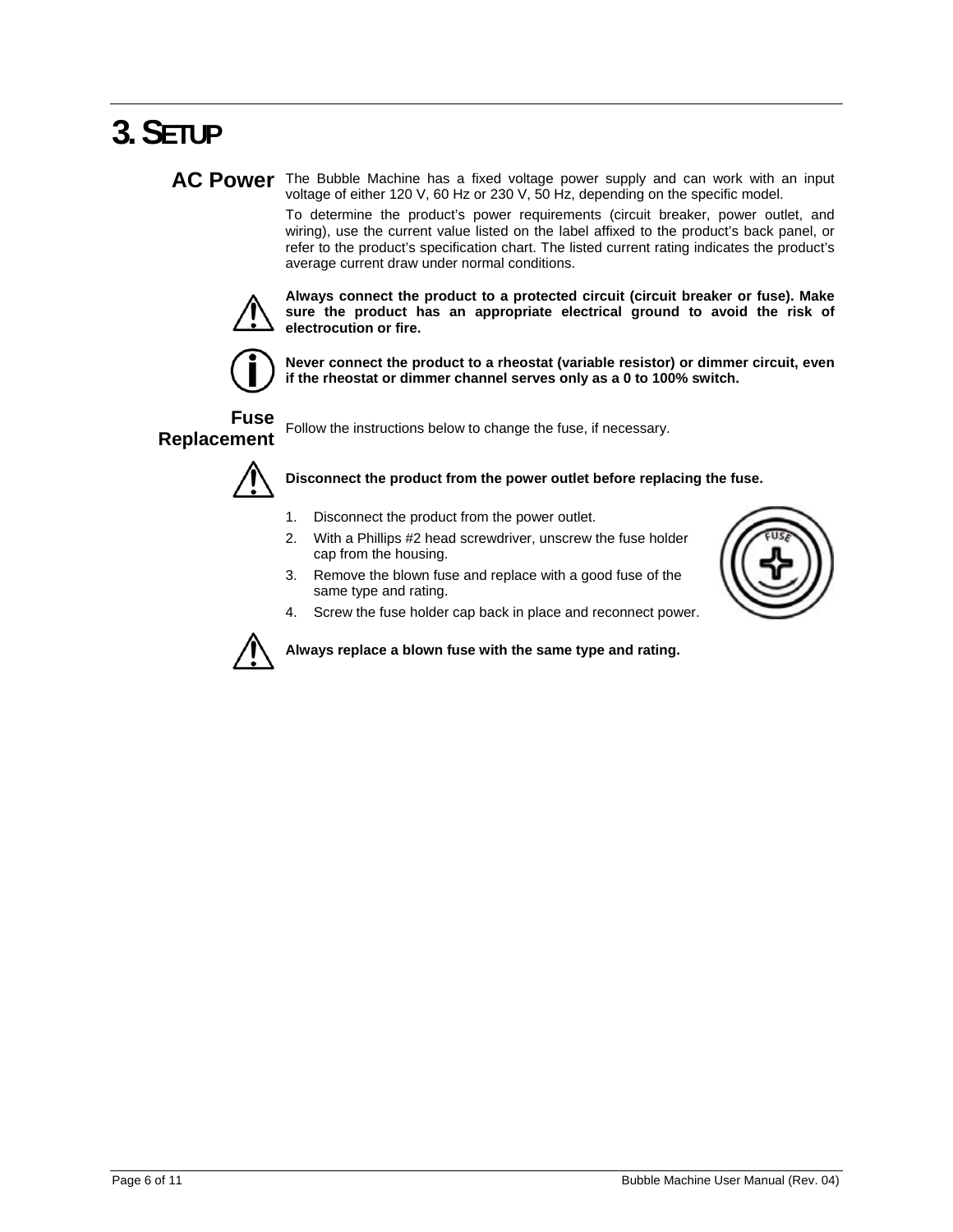**Mounting** Before mounting the product, read and follow the safety recommendations indicated in the *Safety Notes* section.

- **Orientation** The Bubble Machine may be mounted in any position; however, make sure adequate ventilation is provided around the product.
	- Rigging Before deciding on a location for the product, always make sure there is easy access to the product for maintenance and fluid replenishment purposes.
		- Make sure that the structure or surface onto which you are mounting the product can support the product's weight. Please see the *Technical Specifications* section of this manual for weight information.
		- When mounting the product overhead, always use a safety cable. Mount the product securely to a rigging point, whether an elevated platform or a truss.
		- When rigging the product onto a truss, you should use a mounting clamp of appropriate weight capacity. The bracket has a 13 mm hole, which is appropriate for this purpose.
		- The bracket adjustment knobs allow for directional adjustment when aiming the product to the desired angle. Only loosen or tighten the bracket knobs manually. Using tools could damage the knobs.



**Mounting Diagram**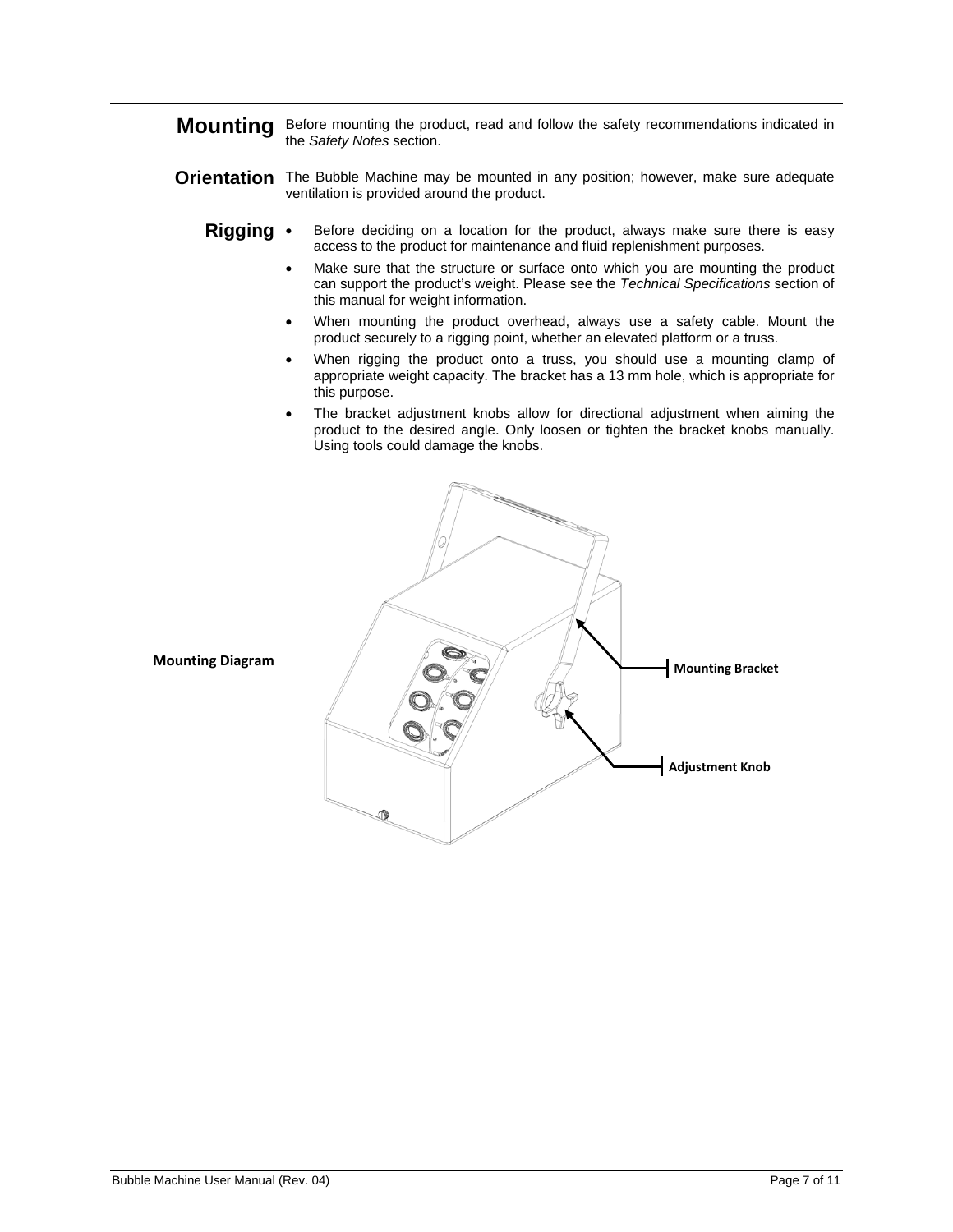### **4. OPERATION**

**Operation** 1. Place the Bubble Machine on a level surface and loosen the thumbscrews on the front of the unit for fluid tank access. Lift the cover.

- 2. Fill the tank with bubble fluid. **Note: We recommend using CHAUVET® bubble fluid (BJU) which has been specially formulated for use with CHAUVET® bubble machines.**
- 3. Lower the cover and tighten screws.
- 4. Plug into a suitable wall outlet.
- 5. Turn on the unit. For remote use, move the switch to Remote and use the optional remote controller to operate the bubble machine.

**Note: Do not leave unused fluid in the reservoir for an extended period. The fluid may thicken in the reservoir.** 



**AC-W wireless controller** is now available for use with the Bubble Machine. The AC-W is a wireless trigger that does not need an external power supply — easy setup and easy teardown.

In addition, the AC-W has an operation range of 100 ft. (unobstructed) for increased flexibility enabling the attached machines to be triggered from almost anywhere.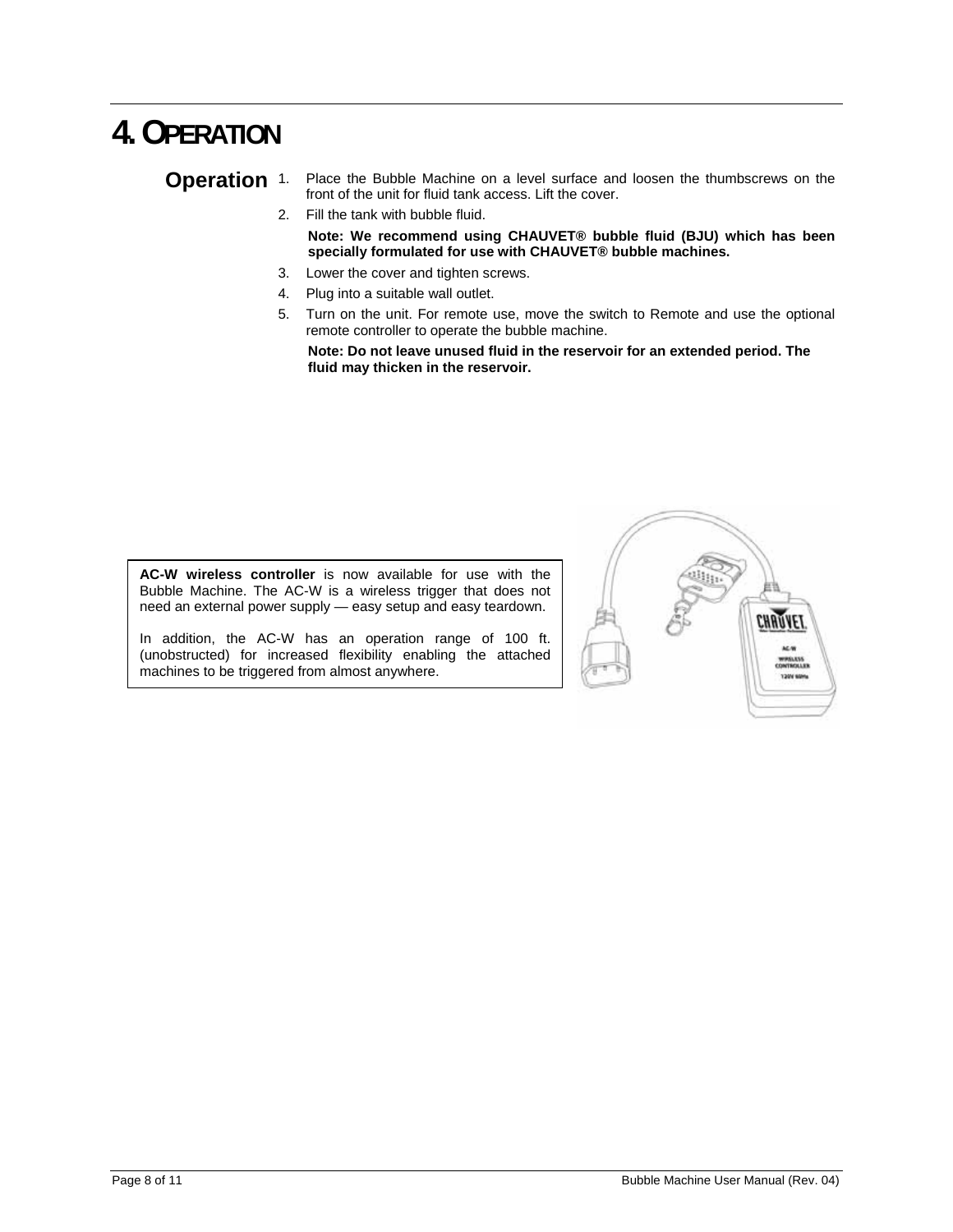### **5. TECHNICAL INFORMATION**

## **Maintenance**

**Product** Dust build up reduces output performance and can cause overheating. This can lead to reduction of the product's life and mechanical wear. To maintain optimum performance and minimize wear, you should clean your products frequently. However, be aware that usage and environmental conditions could be contributing factors to increase the cleaning frequency.

> After every 40 hours of continuous operation or when the machine will be idle for a long time it is recommended to rinse the bubble wands and fluid tank with warm water to prevent a build-up of residue which could reduce performance.

To clean the product, follow the instructions below:

- While the unit is unplugged, loosen the thumbscrew and lift cover to reveal the fluid tank.
- Empty all bubble fluid from the tank and replace with warm water.
- Plug the product in and allow it to run as usual until all wands appear to be free of residue.



**Always dry the surfaces carefully after cleaning them.** 

**Do not spin the fan using compressed air because you could damage it.** 

#### **General Troubleshooting**

| Symptom                                  | <b>Possible Cause</b>                            | <b>Possible Action</b>                                                                         |  |  |
|------------------------------------------|--------------------------------------------------|------------------------------------------------------------------------------------------------|--|--|
| Circuit breaker or fuse<br>keeps blowing | Excessive load on the circuit                    | Make sure that the total load does not<br>exceed 80% of the breaker or fuse<br>nominal current |  |  |
|                                          | Short circuit along the power lines<br>$\bullet$ | Check the power lines and power cords<br>$\bullet$                                             |  |  |
| Product does not power<br>up             | No energy on power outlet<br>٠                   | Check power outlet<br>Change to another outlet                                                 |  |  |
|                                          | Loose or damaged power cord                      | Check the power cord                                                                           |  |  |
|                                          | Blown fuse<br>٠                                  | Replace blown fuse with a good one of<br>the same type and rating                              |  |  |
|                                          | Internal problem<br>$\bullet$                    | Send product for repair                                                                        |  |  |



**If you still experience problems after trying the above solutions, contact CHAUVET® Technical Support.**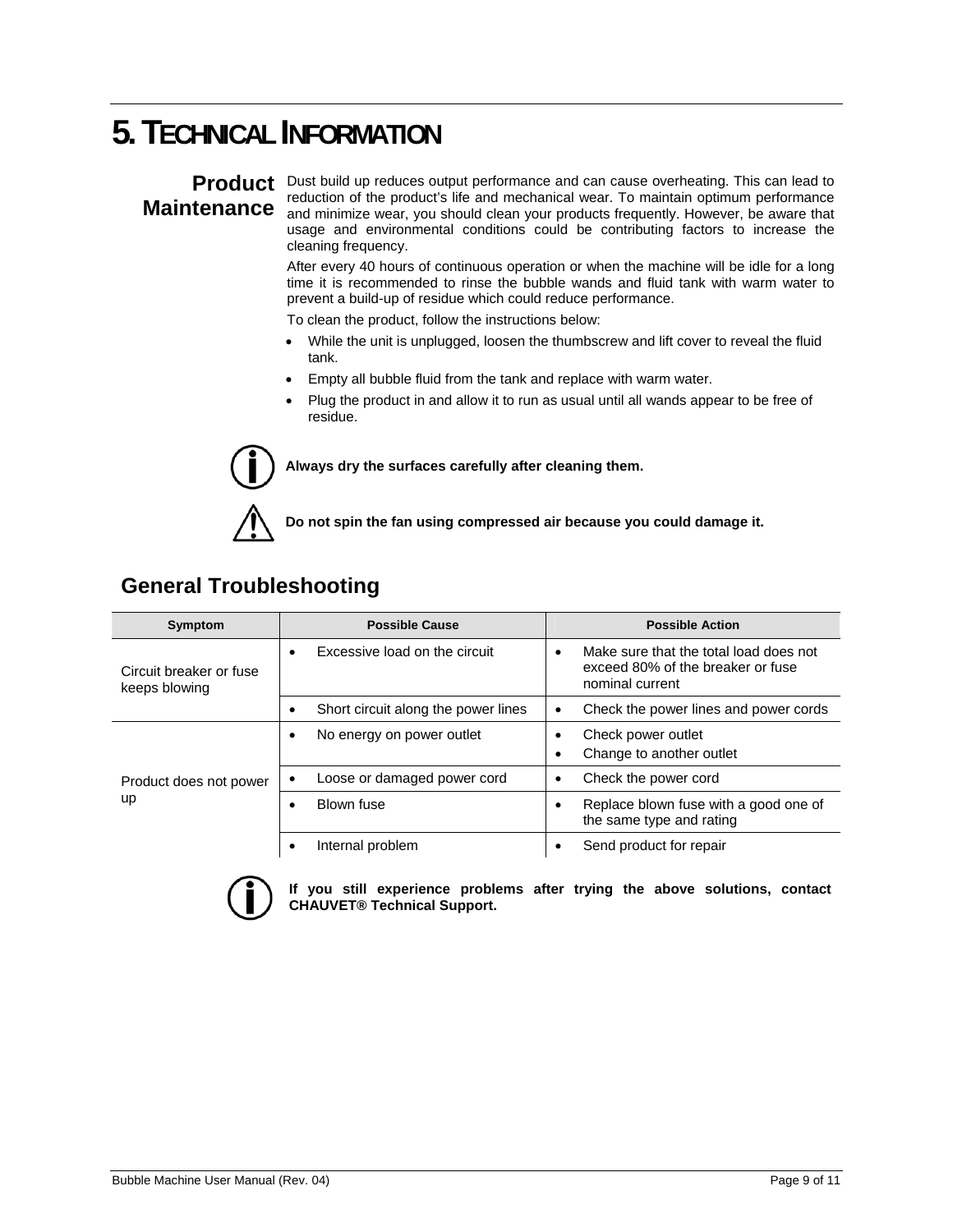#### Contact In case you need to return a product or request support, follow the procedure below:

#### **Procedure**

- If you live in the US, contact CHAUVET® World Headquarters (see below). If you live in the UK or Ireland, contact CHAUVET® Europe Ltd.(see below).
- If you live in any other country, DO NOT contact CHAUVET®. Instead, contact your distributor of record. Refer to our Web site for contact details of distributors outside the US, United Kingdom, or Ireland.

| <b>CHAUVET®</b>          | <b>World Headquarters</b>  |                          |                            | <b>United Kingdom &amp; Ireland</b>     |
|--------------------------|----------------------------|--------------------------|----------------------------|-----------------------------------------|
|                          | <b>CHAUVET®</b>            |                          | CHAUVET® Europe Ltd.       |                                         |
| <b>Contact</b>           | <b>General Information</b> |                          | <b>General Information</b> |                                         |
| <b>Information</b>       | Address:                   | 5200 NW 108th Avenue     | Address:                   | Unit 1C                                 |
|                          |                            | Sunrise, FL 33351        |                            | <b>Brookhill Road Industrial Estate</b> |
|                          | Voice:                     | (954) 929-1115           |                            | Pinxton, Nottingham, UK                 |
|                          | Fax:                       | (954) 929-5560           |                            | <b>NG16 6NT</b>                         |
|                          | Toll free:                 | (800) 762-1084           | Voice:                     | +44 (0) 1773 511115                     |
|                          |                            |                          | Fax:                       | +44 (0) 1773 511110                     |
| <b>Technical Support</b> |                            | <b>Technical Support</b> |                            |                                         |
|                          | Voice:                     | (954) 929-1115 (Press 4) | Email:                     | uktech@chauvetlighting.com              |
|                          | Fax:                       | (954) 756-8015           |                            |                                         |
|                          | Email:                     | tech@chauvetlighting.com |                            |                                         |

*World Wide Web* 

www.chauvetlighting.com



**If you live outside the US, United Kingdom, or Ireland, contact your distributor of record and follow their instructions on how to return CHAUVET® products to them. Visit our Web site for contact details.** 

*World Wide Web* 

www.chauvetlighting.co.uk

### **Products to CHAUVET®**

**Returning** Call the corresponding CHAUVET® Tech Support office and request a Return Merchandise Authorization (RMA) number before shipping the product. Be prepared to provide the model number, serial number, and a brief description of the cause for the return.

> You must send the merchandise prepaid, in its original box, and with its original packing and accessories. CHAUVET® will not issue call tags.

> Clearly label the package with the RMA number. CHAUVET® will refuse any product returned without an RMA number.



#### **Write the RMA number on a properly affixed label. DO NOT write the RMA number directly on the box.**

Before sending the product, clearly write the following information on a piece of paper and place it inside the box:

- Your name
- Your address
- Your phone number
- The RMA number
- A brief description of the problem

Be sure to pack the product properly. Any shipping damage resulting from inadequate packaging will be your responsibility. As a suggestion, proper UPS packing or doubleboxing is always a safe method to use.



**CHAUVET® reserves the right to use its own discretion to repair or replace returned product(s).**